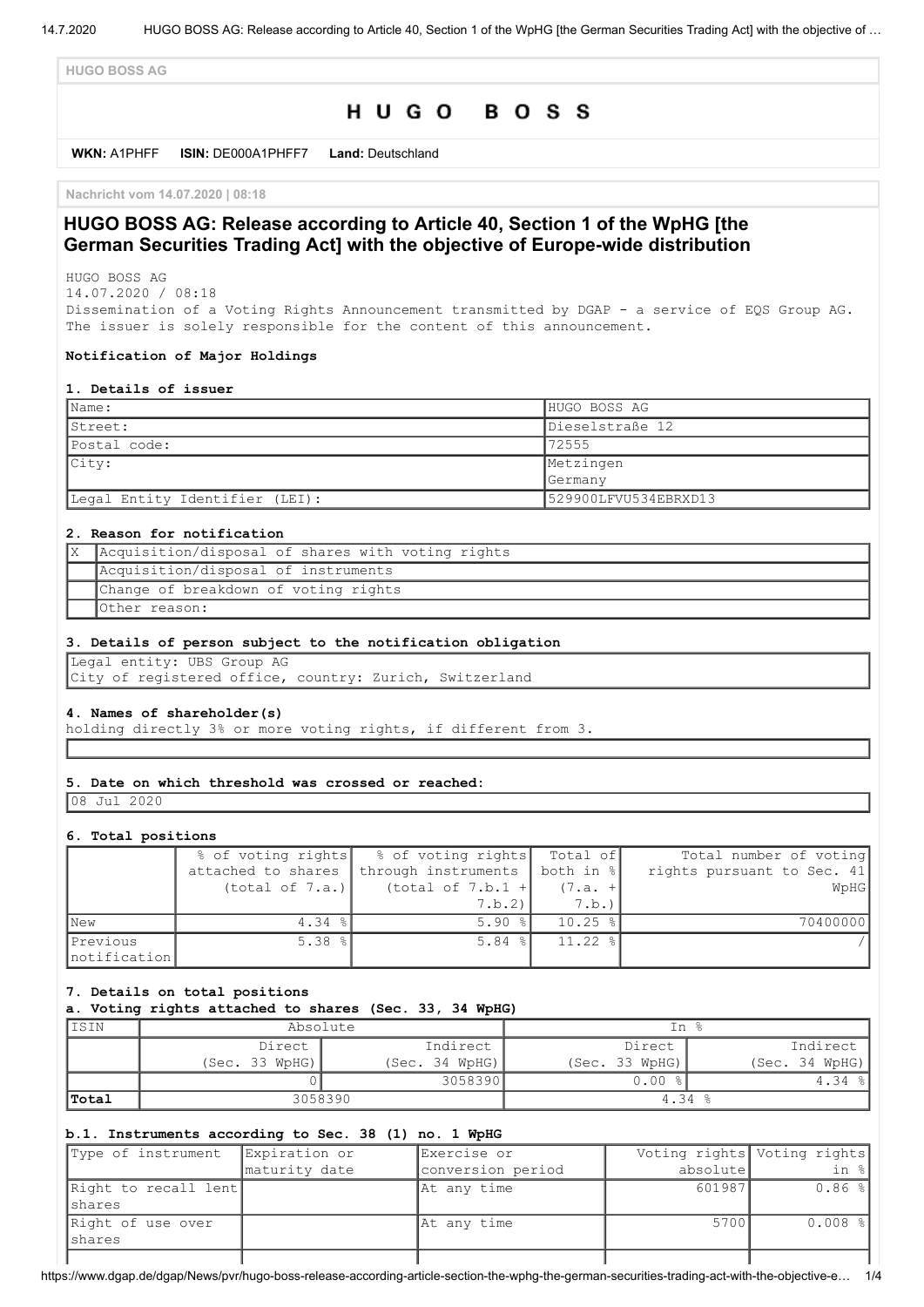## 14.7.2020 HUGO BOSS AG: Release according to Article 40, Section 1 of the WpHG [the German Securities Trading Act] with the objective of …

|                  |                               | Total | 2405818 | $3.42$ $  $          |
|------------------|-------------------------------|-------|---------|----------------------|
| Long Call Option | $ 07/12/2021 -$<br>27/01/2022 |       | 1200000 | $1.70$ $  $          |
| Long Call Option | $18/09/2020 -$<br>17/12/2021  |       | 598131  | $0.85$ $\frac{8}{1}$ |

# **b.2. Instruments according to Sec. 38 (1) no. 2 WpHG**

| Type of     | Expiration or | Exercise or       | Cash or physical | Voting rights | Voting      |
|-------------|---------------|-------------------|------------------|---------------|-------------|
| linstrument | maturity date | conversion period | settlement       | absolute      | rights in % |
| Equity      | 23/11/2020    |                   | lCash            | 389772        | $0.55$ %    |
| Swaps       | $-12/11/2024$ |                   |                  |               |             |
| Short put   | 18/09/2020 -  |                   | Physical         | 1291131       | $1.83$ $ $  |
| option      | 27/01/2022    |                   |                  |               |             |
| Long Call   | 18/12/2020 -  |                   | Cash             | 4989          | $0.01$ %    |
| Option      | 16/12/2022    |                   |                  |               |             |
| Short put   | 18/12/2020 -  |                   | Cash             | 63949         | 0.09%       |
| option      | 16/12/2022    |                   |                  |               |             |
| Short put   | 07/12/2021-   |                   | Physical         | 1200000       | $1.70$ %    |
| option      | 27/01/2022    |                   |                  |               |             |
|             |               |                   | Total            | 2949841       | 4.19%       |

# **8. Information in relation to the person subject to the notification obligation**

Person subject to the notification obligation is not controlled nor does it control any other undertaking(s) that directly or indirectly hold(s) an interest in the (underlying) issuer (1.).

X Full chain of controlled undertakings starting with the ultimate controlling natural person or legal entity:

| Name                                        | % of voting rights             | % of voting rights through     | Total of both (if |
|---------------------------------------------|--------------------------------|--------------------------------|-------------------|
|                                             | (if at least $3\frac{8}{9}$ or | instruments (if at least 5% or | at least 5% or    |
|                                             | more)                          | more)                          | more)             |
| <b>UBS</b> Group AG                         | ⊱                              | ⊱                              |                   |
| <b>UBS AG</b>                               | 응                              | 5.07%                          | 6.48%             |
|                                             | 응                              | ٩,                             |                   |
| <b>UBS</b> Group AG                         | 옹                              | ⊱                              |                   |
| UBS AG                                      | o <sub>o</sub>                 | 5.07%                          | 6.48%             |
| UBS Switzerland AG                          | 옹                              | $\%$                           |                   |
|                                             | 옹                              | $\frac{8}{6}$                  |                   |
| <b>UBS</b> Group AG                         | o.                             | &                              |                   |
| UBS AG                                      | o <sub>o</sub>                 | $5.07$ %                       | 6.48              |
| UBS Americas Holding                        | 응                              | $\approx$                      |                   |
| <b>LLC</b>                                  |                                |                                |                   |
| UBS Americas Inc.                           | 옹                              | &                              | ⊱                 |
| UBS Asset Management                        | $\frac{1}{2}$                  | $\approx$                      |                   |
| Trust Company                               |                                |                                |                   |
|                                             | 옹                              | $\%$                           |                   |
| UBS Group AG                                | 。<br>8                         | $\frac{1}{2}$                  |                   |
| UBS AG                                      | 。<br>8                         | 5.07%                          | 6.48              |
| UBS Asset Management                        | ٥Ŗ                             | ⊱                              |                   |
| AG                                          |                                |                                |                   |
| UBS Asset Management                        | ٩,                             | $\approx$                      |                   |
| Holding (No. 2) Ltd                         |                                |                                |                   |
| UBS Asset Management                        | 옹                              | $\%$                           |                   |
| Holding Ltd                                 |                                |                                |                   |
| UBS Asset Management                        | 옹                              | $\approx$                      |                   |
| (UK) Limited                                |                                |                                |                   |
|                                             | 옹                              | &                              |                   |
| UBS Group AG                                | o,                             | $\frac{1}{2}$                  |                   |
| UBS AG                                      | o <sub>o</sub>                 | 5.07%                          | 6.48%             |
| UBS Asset Management                        | ٥Ŗ                             | ⊱                              |                   |
| AG                                          |                                |                                |                   |
| UBS Asset Management<br>Holding (No. 2) Ltd | $\frac{1}{2}$                  | $\approx$                      |                   |
| UBS Asset Management                        | 옹                              | &                              |                   |
| Holding Ltd                                 |                                |                                |                   |
| <b>UBS Asset Management</b>                 | 옹                              | $\%$                           |                   |
| Life Ltd                                    |                                |                                |                   |
|                                             | ٥ę                             | °                              | ⊱                 |
|                                             |                                |                                |                   |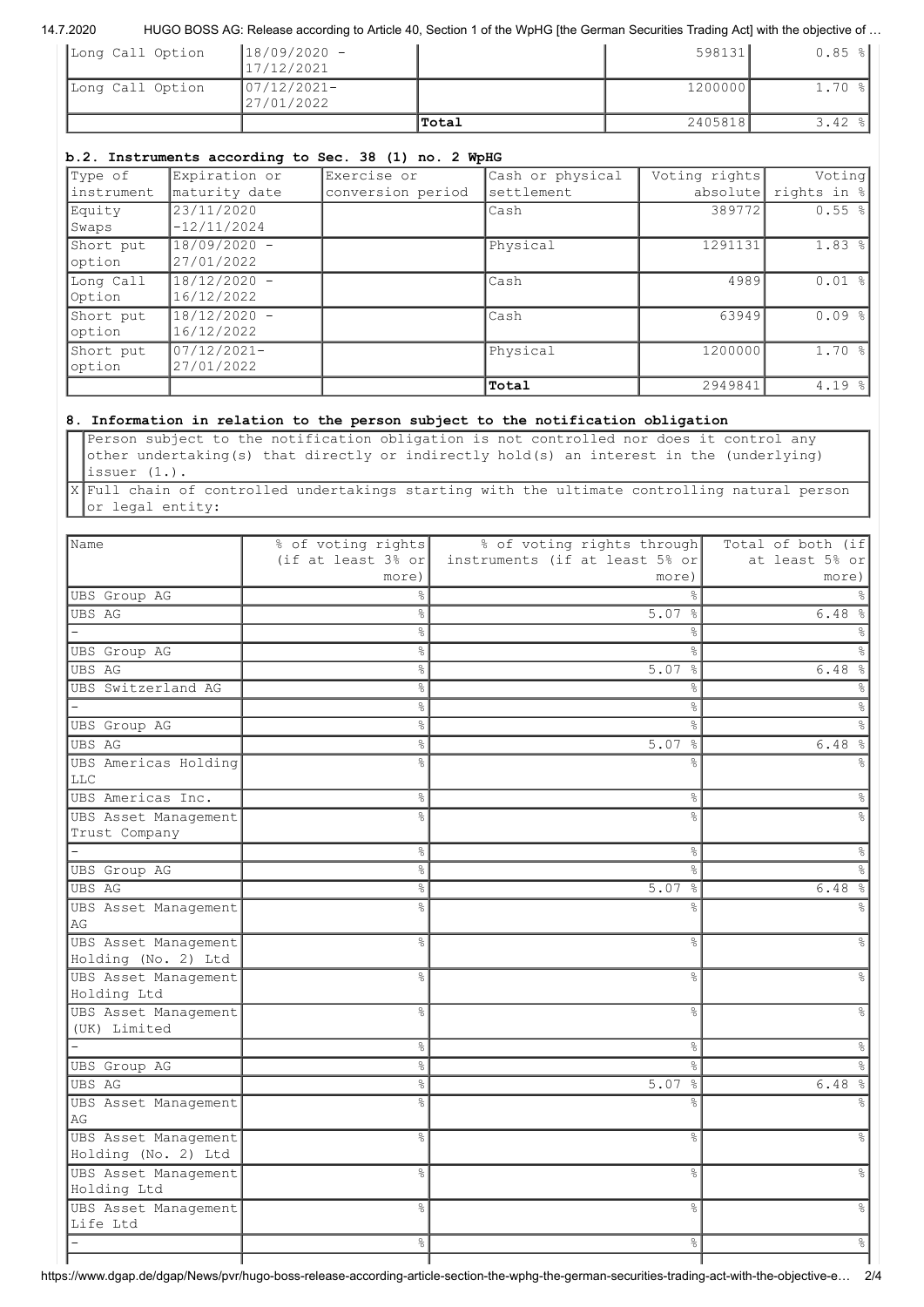# 14.7.2020 HUGO BOSS AG: Release according to Article 40, Section 1 of the WpHG [the German Securities Trading Act] with the objective of …

| UBS Group AG               | $\%$           | $\%$                  | $\frac{1}{6}$                |
|----------------------------|----------------|-----------------------|------------------------------|
| UBS AG                     | 옹              | 5.07%                 | 6.48                         |
| UBS Asset Management<br>AG | 옹              | ℅                     |                              |
| UBS Asset Management       | $\frac{6}{6}$  | $\%$                  | ٥R                           |
| (Singapore) Ltd            |                |                       |                              |
|                            | $\%$           | $\%$                  | &                            |
| UBS Group AG               | 옹              | $\%$                  | ٥Ŗ                           |
| UBS AG                     | 옹              | 5.07<br>$\frac{6}{6}$ | 6.48<br>$\frac{6}{5}$        |
| UBS Asset Management       | o <sub>o</sub> | ٥Ŗ                    |                              |
| AG                         |                |                       |                              |
| UBS Fund Management        | 옹              | &                     | ℅                            |
| (Luxembourg) SA            |                |                       |                              |
|                            | $\%$           | $\%$                  | 옹                            |
| UBS Group AG               | $\%$           | $\%$                  | g                            |
| UBS AG                     | 。<br>8         | $\frac{6}{6}$<br>5.07 | $\%$<br>6.48                 |
| UBS Asset Management       | 옹              | $\frac{6}{6}$         |                              |
| AG                         |                |                       |                              |
| UBS Asset Management       | $\frac{6}{6}$  | $\%$                  | ٥R                           |
| Switzerland AG             |                |                       |                              |
| UBS Fund Management        | 옹              | &                     | ٥R                           |
| (Switzerland) AG           |                |                       |                              |
|                            | $\%$           | $\%$                  | 옹                            |
| UBS Group AG               | $\%$           | &                     | g                            |
| <b>UBS AG</b>              | $\%$           | 5.07%                 | 6.48<br>ိင                   |
| UBS Americas Holding       | 옹              | ٥Ŗ                    |                              |
| <b>LLC</b>                 |                |                       |                              |
| UBS Americas Inc.          | &              | &                     | &                            |
| UBS Asset Management       | g              | g                     |                              |
| (Americas) Inc.            |                |                       |                              |
|                            | $\%$           | $\%$                  | &                            |
| UBS Group AG               | $\%$           | $\approx$             | g                            |
| <b>UBS AG</b>              | $\%$           | 5.07%                 | 6.48<br>$\frac{6}{\sqrt{2}}$ |
| UBS Asset Management       | 옹              | ٥Ŗ                    |                              |
| AG                         |                |                       |                              |
| UBS Asset Management       | 옹              | &                     | $\frac{6}{10}$               |
| Switzerland AG             |                |                       |                              |
|                            | °              | &                     | &                            |
| UBS Group AG               | &              | $\frac{6}{5}$         | e<br>8                       |
| UBS AG                     | $\%$           | 5.07%                 | 6.48%                        |
| UBS Asset Management       | 옹              | ⊱                     |                              |
| AG                         |                |                       |                              |
| UBS Asset Management       | 옹              | $\frac{8}{6}$         | &                            |
| (Australia) Ltd.           |                |                       |                              |
|                            | $\%$           | $\%$                  | $\%$                         |
| UBS Group AG               | $\%$           | $\%$                  | $\%$                         |
| UBS AG                     | $\%$           | $5.07$ %              | 6.48%                        |
| UBS Asset Management       | $\frac{6}{5}$  | $\approx$             | ٥Ŗ                           |
| $\mathbb{A}\mathbb{G}$     |                |                       |                              |
| UBS Asset Management       | &              | &                     | $\%$                         |
| (Hong Kong) Ltd            |                |                       |                              |
|                            | $\%$           | $\%$                  | $\%$                         |
| <b>UBS</b> Group AG        | $\%$           | $\%$                  | $\frac{1}{6}$                |
| UBS AG                     | $\%$           | $5.07$ %              | $6.48$ %                     |
| UBS Asset Management       | $\frac{6}{5}$  | &                     | °                            |
| AG                         |                |                       |                              |
| UBS Asset Management       | 옹              | $\%$                  | &                            |
| (Japan) Ltd                |                |                       |                              |
|                            | $\%$           | $\frac{8}{6}$         | $\%$                         |
| <b>UBS</b> Group AG        | 옹              | $\%$                  | $\%$                         |
| UBS AG                     | 옹              | 5.07%                 | 6.48%                        |
| UBS Bank (Canada)          | $\%$           | $\%$                  | $\%$                         |
|                            | 옹              | $\%$                  |                              |
|                            |                |                       | $\%$                         |
| <b>UBS</b> Group AG        | °              | $\%$                  | $\%$                         |
| UBS AG                     | $\%$           | $5.07$ %              | 6.48%                        |
| UBS Europe SE              | $\%$           | $\%$                  | $\frac{1}{\sqrt{2}}$         |
| <b>UBS</b> Gestion         | $\%$           | $\frac{1}{\sqrt{2}}$  | $\frac{1}{\sqrt{2}}$         |